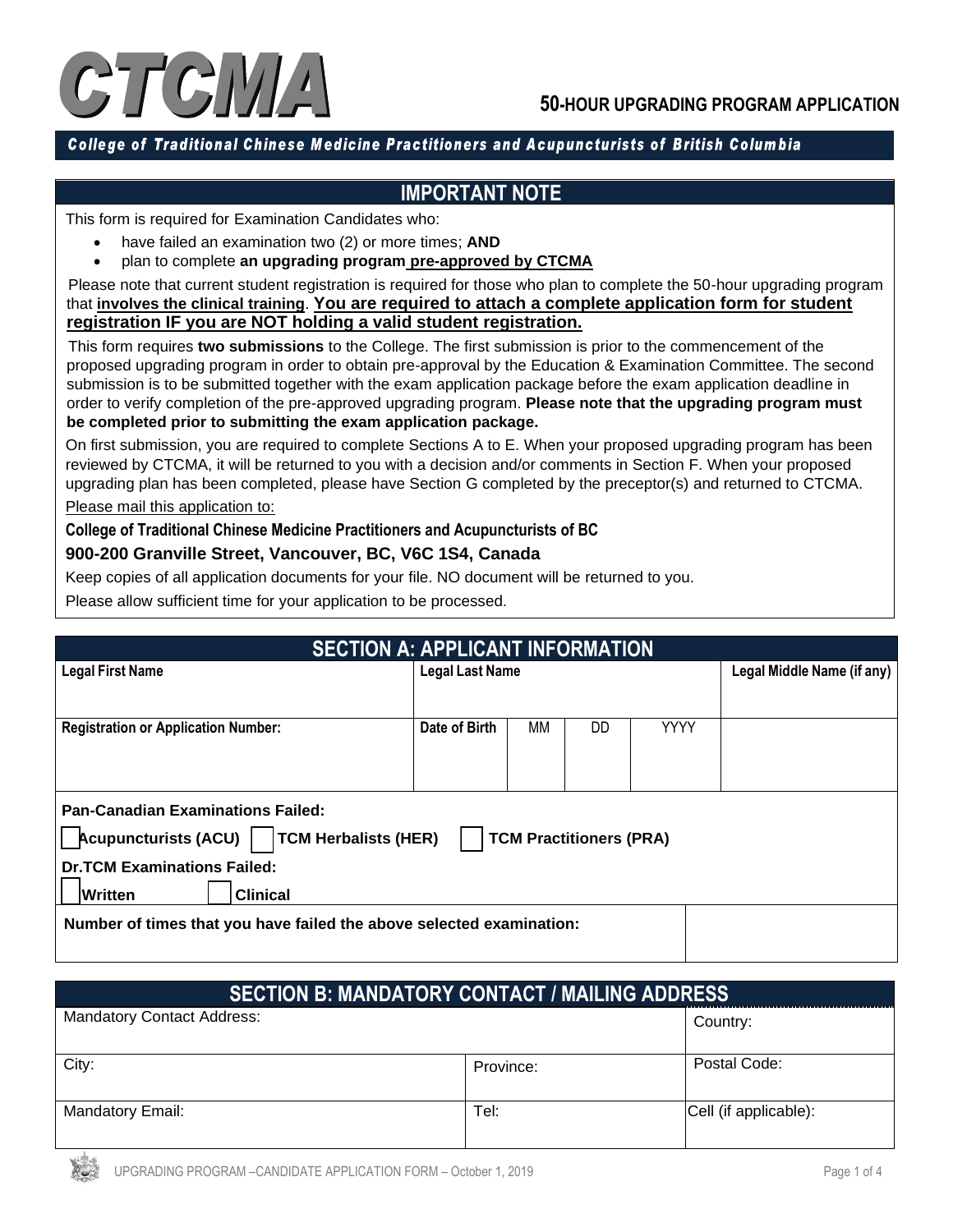### **SECTION C: PROPOSED UPGRADING PROGRAM (Course Description and Outlines Required)**

The purpose of this 50-hour upgrading program is to allow candidates an opportunity to improve on areas of weakness in order to increase the chance of passing the exam in the future. The candidate may complete upgrading programs through either:

- Training institutions The standards of PTIB and Advance Education Commission will be referenced for the acceptability of training institutions; or
- Private clinics The preceptor should be a registrant of the College with a minimum of 7-year experience in practicing/teaching.

If clinical activity is involved in your upgrading program, please submit:

|             |  | --- "Confirmation of Training in a Training Institution" if your proposed upgrading program is held at a training |  |
|-------------|--|-------------------------------------------------------------------------------------------------------------------|--|
| institution |  |                                                                                                                   |  |

--- "Confirmation of Training in a Private Clinic" if your proposed upgrading program is held at a private clinic

| <b>Subject</b> | Didactic (D) or Clinical (C) | <b>Hours</b> | <b>Name of Preceptor</b> | Preceptor's<br>Registration # |
|----------------|------------------------------|--------------|--------------------------|-------------------------------|
|                |                              |              |                          |                               |
|                |                              |              |                          |                               |

| <b>SECTION D: PROPOSED PRECEPTOR'S INFORMATION</b>   |  |  |  |  |
|------------------------------------------------------|--|--|--|--|
| <b>PRECEPTOR 1</b>                                   |  |  |  |  |
| <b>Preceptor's Full Legal Name</b>                   |  |  |  |  |
| <b>Preceptor's Registration Title &amp;</b><br>No.   |  |  |  |  |
| <b>Preceptor's Clinic Name and</b><br><b>Address</b> |  |  |  |  |
| <b>Program Duration (mm/yyyy -</b><br>mm/yyyy)       |  |  |  |  |
| <b>Preceptor's Signature &amp; Date</b>              |  |  |  |  |
| <b>PRECEPTOR 2</b>                                   |  |  |  |  |
| <b>Preceptor's Full Legal Name</b>                   |  |  |  |  |
| <b>Preceptor's Registration Title &amp;</b><br>No.   |  |  |  |  |
| <b>Preceptor's Clinic Name and</b><br><b>Address</b> |  |  |  |  |
| <b>Program Duration (mm/yyyy -</b><br>mm/yyyy)       |  |  |  |  |
| <b>Preceptor's Signature &amp; Date</b>              |  |  |  |  |